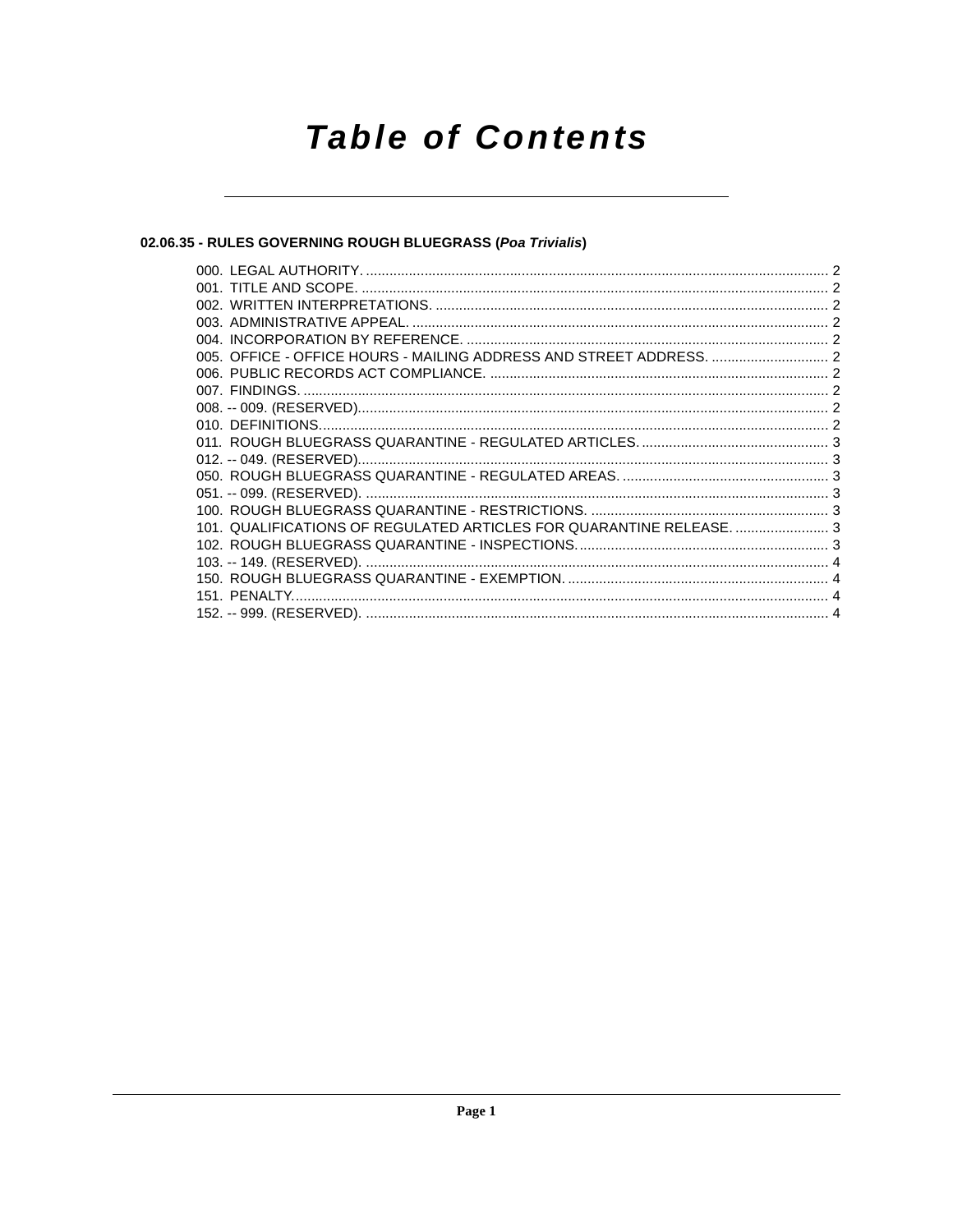#### **IDAPA 02 TITLE 06 CHAPTER 35**

# **02.06.35 - RULES GOVERNING ROUGH BLUEGRASS (Poa Trivialis)**

# <span id="page-1-1"></span><span id="page-1-0"></span>**000. LEGAL AUTHORITY.**

This chapter is adopted under the legal authority of Title 22, Chapter 20, Idaho Code. (3-20-97)

### <span id="page-1-2"></span>**001. TITLE AND SCOPE.**

**01.** Title. The title of this chapter is IDAPA 02.06.35, "Rules Concerning Rough Bluegrass (Poa trivialis)". trivialis)". (5-3-03)

**02. Scope**. This chapter has the following scope: these rules are to prevent the introduction of rough bluegrass into major Kentucky bluegrass, fescue (Festuca) species, ryegrass (Lolium) species, and bentgrass (Agrostis) species in the regulated areas as defined in Section  $\overline{050}$ . The official citation of this chapter is IDAPA  $02.06.35.000$  et seq. For example, the citation for this section is IDAPA  $02.06.35.001$ . (5-3-03  $02.06.35.000$  et seq. For example, the citation for this section is IDAPA  $02.06.35.001$ .

#### <span id="page-1-3"></span>**002. WRITTEN INTERPRETATIONS.**

There are no written interpretations of these rules. (3-20-97)

#### <span id="page-1-4"></span>**003. ADMINISTRATIVE APPEAL.**

There is no provision for administrative appeal before the Department of Agriculture under this chapter. Hearing and appeal rights are pursuant to Title 67, Chapter 52, Idaho Code. (3-20-97) appeal rights are pursuant to Title 67, Chapter 52, Idaho Code.

#### <span id="page-1-5"></span>**004. INCORPORATION BY REFERENCE.**

There are no documents incorporated by reference in this chapter. (5-3-03)

# <span id="page-1-6"></span>**005. OFFICE - OFFICE HOURS - MAILING ADDRESS AND STREET ADDRESS.**

**01. Office Hours**. Office hours are 8 a.m. to 5 p.m. Mountain Time, Monday through Friday, except designated by the State of Idaho. (5-3-03) holidays designated by the State of Idaho.

**02.** Mailing Address. The mailing address for the central office is Idaho State Department of are P.O. Box 790. Boise. Idaho 83701. Agriculture, P.O. Box 790, Boise, Idaho 83701.

**03. Street Address**. The central office is located at 2270 Old Penitentiary Road, Boise, Idaho 83712. (5-3-03)

#### <span id="page-1-7"></span>**006. PUBLIC RECORDS ACT COMPLIANCE.**

These rules are public records available for inspection and copying at the Department and the State Law Library.

# $(5-3-03)$

#### <span id="page-1-8"></span>**007. FINDINGS.**

The seed of the crop known as rough bluegrass is a pest as defined by Section 22-2005, Idaho Code, and is injurious to Kentucky bluegrass seed production. (5-3-03)

# <span id="page-1-9"></span>**008. -- 009. (RESERVED).**

#### <span id="page-1-11"></span><span id="page-1-10"></span>**010. DEFINITIONS.**

The Idaho Department of Agriculture adopts the definitions set forth in Section 22-2005, Idaho Code. In addition, as used in this chapter:

**01. Grass Species**. All bluegrass (Poa) species, fescue (Festuca) species, ryegrass (Lolium) species, and all bentgrass (Agrostis) species.

<span id="page-1-13"></span><span id="page-1-12"></span>**02. Official Seed Laboratory**. A seed testing laboratory approved by the Director. (3-30-01)

**Page 2 IAC 2003**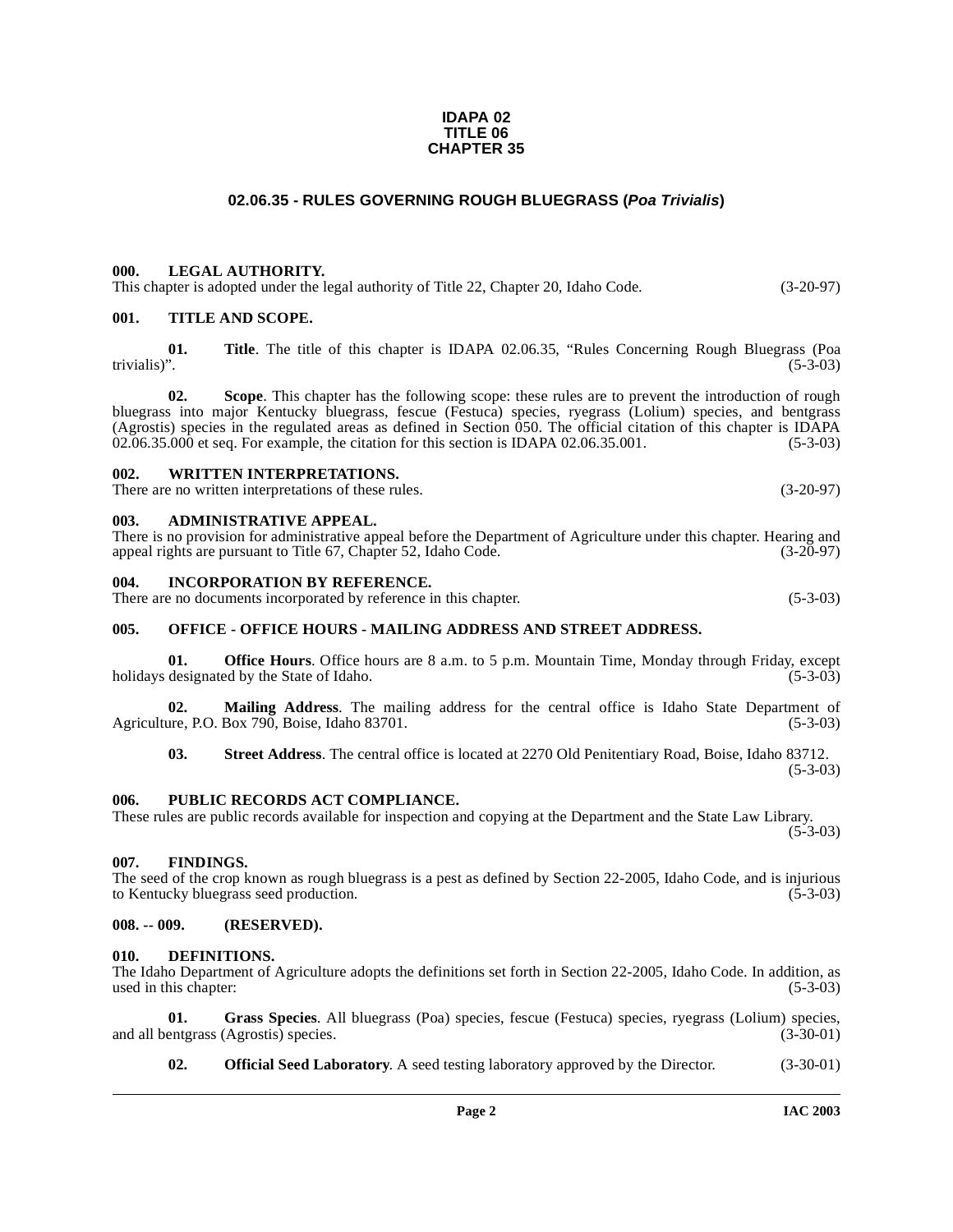<span id="page-2-10"></span>**03. Quarantine Release Tag**. A numbered tag printed and issued by the Idaho State Department of Agriculture to be attached to each bag showing said seed has met quarantine requirements and giving the following information: "This lot of seed was tested and found to be apparently free of rough bluegrass and is eligible for planting in Idaho." (3-30-01)

<span id="page-2-12"></span>**04. Representative Sample**[. A sample of seed drawn in accordance with IDAPA 02.06.01, Idaho](http://www2.state.id.us/adm/adminrules/rules/idapa02/0601.pdf) ent of Agriculture, "Rules Governing the Pure Seed Law". (3-30-01) Department of Agriculture, "Rules Governing the Pure Seed Law".

<span id="page-2-13"></span>**05. Rough Bluegrass**. Poa trivialis and all related off-types or sub-species of Poa trivialis, hereinafter referred to as rough bluegrass. (3-20-97)

<span id="page-2-14"></span>**06. Rough Bluegrass Analysis Certificate**. A test report from an official laboratory showing freedom from rough bluegrass.

**07.** Seed Stock. Those seeds of grass species which are to be planted for seed increase or with intent of ease. (3-30-01) seed increase.

# <span id="page-2-17"></span><span id="page-2-0"></span>**011. ROUGH BLUEGRASS QUARANTINE - REGULATED ARTICLES.**

Those articles which are regulated are seed stocks as defined in Subsection 010.07. (5-3-03)

# <span id="page-2-1"></span>**012. -- 049. (RESERVED).**

#### <span id="page-2-16"></span><span id="page-2-2"></span>**050. ROUGH BLUEGRASS QUARANTINE - REGULATED AREAS.**

The regulated areas are the Idaho counties of Benewah, Bingham, Blaine, Bonner, Camas, Clark, Clearwater, Elmore, Idaho, Jerome, Kootenai, Latah, Lewis, Madison, Nez Perce, Power, Shoshone and Twin Falls. (3-20-97) Idaho, Jerome, Kootenai, Latah, Lewis, Madison, Nez Perce, Power, Shoshone and Twin Falls.

# <span id="page-2-3"></span>**051. -- 099. (RESERVED).**

# <span id="page-2-18"></span><span id="page-2-4"></span>**100. ROUGH BLUEGRASS QUARANTINE - RESTRICTIONS.**

No rough bluegrass shall be planted for seed production in the regulated areas. (3-20-97)

# <span id="page-2-9"></span><span id="page-2-5"></span>**101. QUALIFICATIONS OF REGULATED ARTICLES FOR QUARANTINE RELEASE.**

<span id="page-2-8"></span>**01. Planting Seed Stock Of Regulated Articles**. Any person planting seed stock of regulated articles shall comply with the following requirements:

**a.** Submit to the Director an official laboratory analysis of a representative sample showing freedom from rough bluegrass based on a five (5) gram sample for bentgrass or redtop, a twenty-five  $(25)$  gram sample for bluegrass, or a fifty (50) gram sample for other grasses; or  $(3-30-01)$ bluegrass, or a fifty  $(50)$  gram sample for other grasses; or

<span id="page-2-11"></span>**b.** Submit to the Director a representative sample for laboratory analysis.  $(3-30-01)$ 

**02. Quarantine Release Tag**. Upon receipt of an official seed laboratory analysis, the Director may upon request issue sequentially numbered tags for each bag of regulated article found free of rough bluegrass.

(3-30-01)

#### <span id="page-2-15"></span><span id="page-2-6"></span>**102. ROUGH BLUEGRASS QUARANTINE - INSPECTIONS.**

The Director shall cause inspections to be made in accordance with the provisions of Section 22-2007, Idaho Code. (5-3-03)

<span id="page-2-7"></span>**01. Infested Seed Stock**. Lots of turf seed stock contaminated with rough bluegrass seeds may be planted in an approved nursery of two (2) acres or less under the supervision of the Director. The nursery shall be seeded in rows spaced twenty-four (24) inches apart and it shall be the duty of the person receiving such seed stock to rogue the planting or chemically treat to eradicate the rough bluegrass. The approved nursery shall be inspected by the Department at least three (3) times during the seedling year. Any approved nursery not passing inspection shall not be harvested but shall be destroyed upon the order of the Director at the owner's expense. (3-20-97)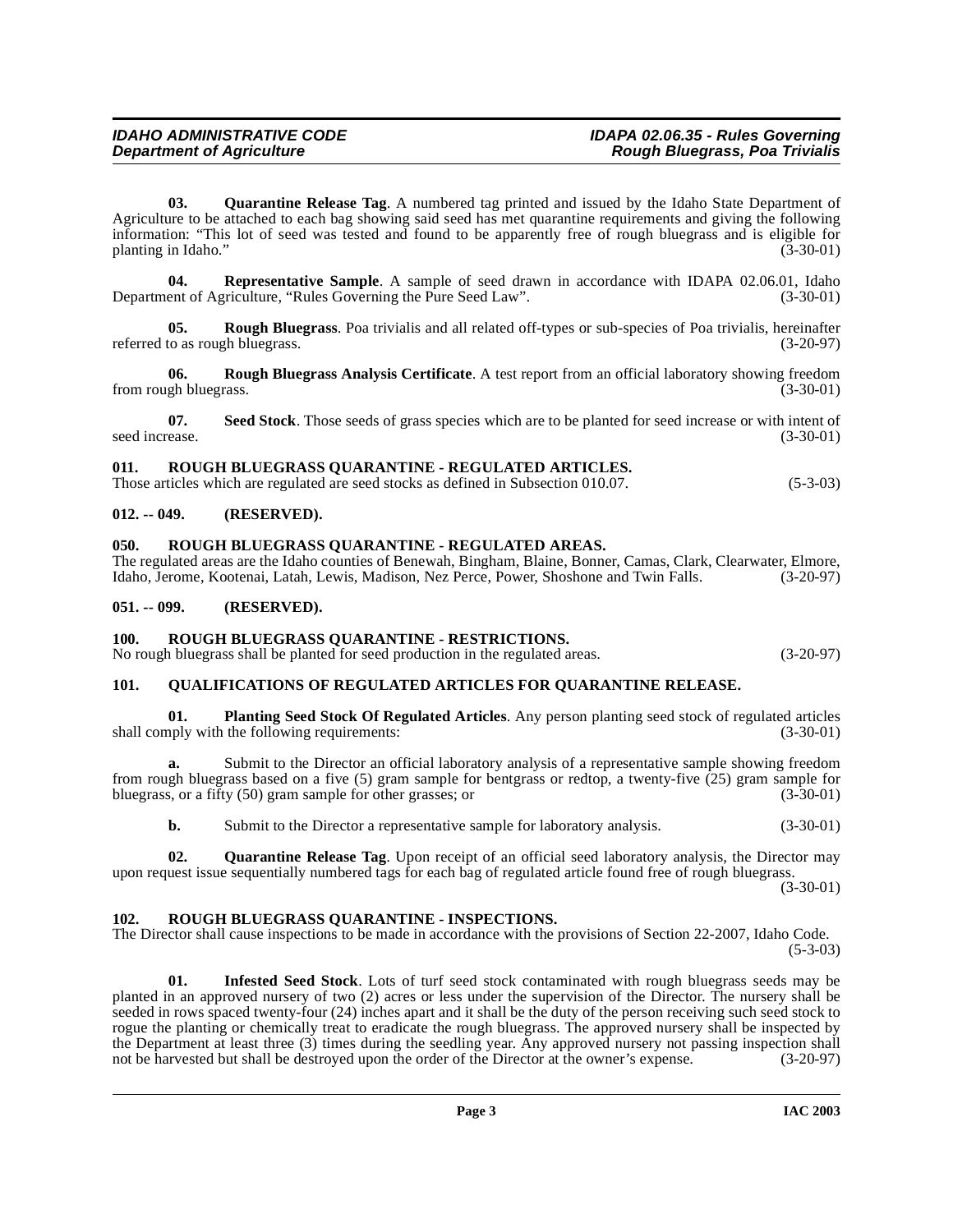<span id="page-3-4"></span>**02. Application For Nursery Inspection**. A person shall make application for nursery inspection to tor at least fourteen (14) days prior to planting. (3-20-97) the Director at least fourteen  $(14)$  days prior to planting.

# <span id="page-3-0"></span>**103. -- 149. (RESERVED).**

# <span id="page-3-6"></span><span id="page-3-1"></span>**150. ROUGH BLUEGRASS QUARANTINE - EXEMPTION.**

<span id="page-3-5"></span>**01. Experiments Or Trial Grounds**. This quarantine shall not apply to: experiments or trial grounds of the United States Department of Agriculture, experiments or trial grounds of the University of Idaho Agriculture Experiment Station, or trial grounds of any person, provided said trial ground plantings are approved by the Director and under supervision of technically-trained personnel familiar with rough bluegrass. (3-20-97) and under supervision of technically-trained personnel familiar with rough bluegrass.

<span id="page-3-7"></span>**02. Rough Bluegrass**. Rough bluegrass may be planted in the regulated areas for turf but shall not be allowed to mature to the seed producing stage. (3-20-97)

#### <span id="page-3-2"></span>**151. PENALTY.**

Any person violating the provisions of these rules shall be subject to the penalty provisions of Title 22, Chapter 20, Idaho Code. (5-3-03)

### <span id="page-3-3"></span>**152. -- 999. (RESERVED).**